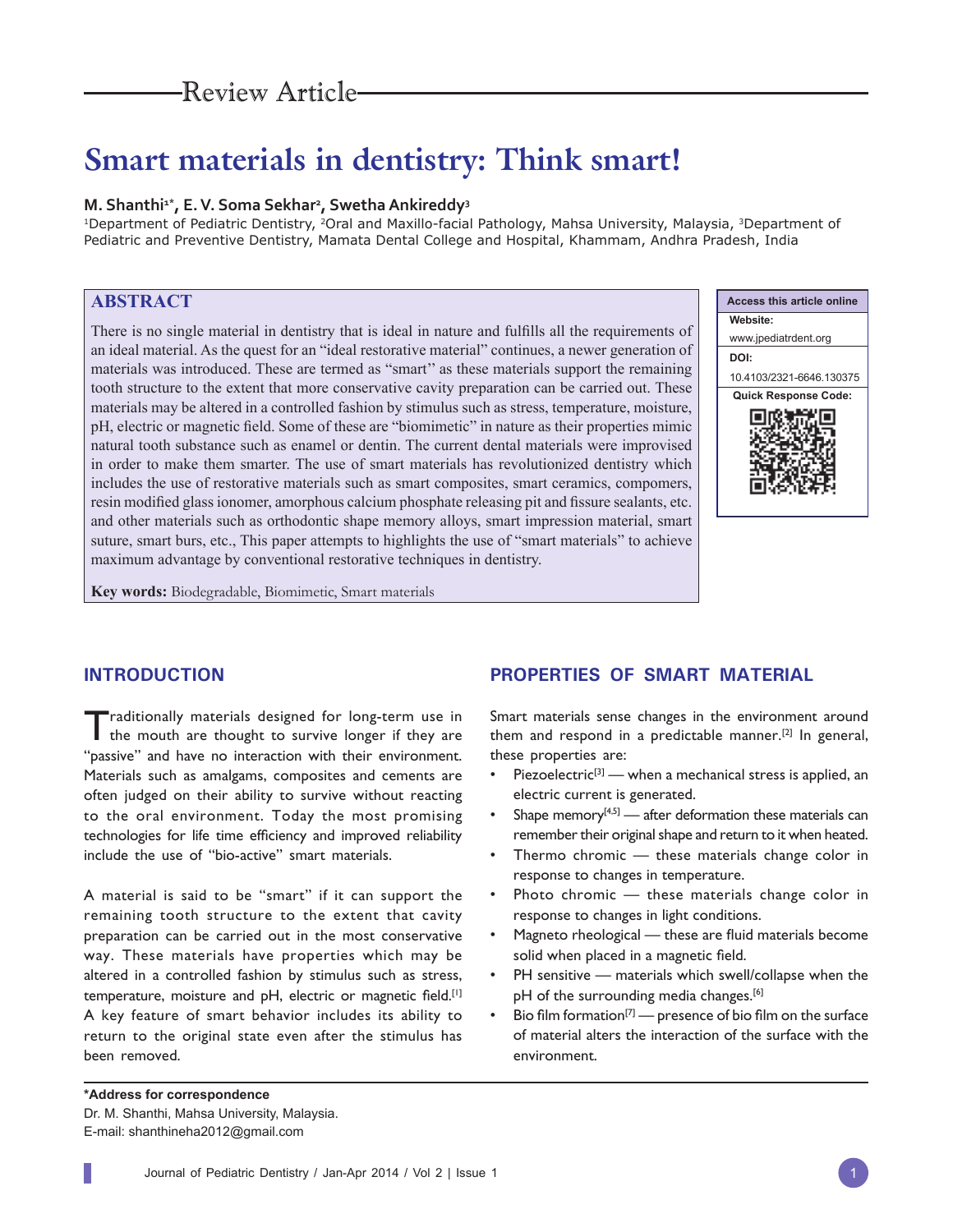# **CLASSIFICATION OF SMART MATERIALS**

Smart materials have the capability to sense and react according to the environment. An important aspect of smart materials used in various areas of dentistry is their excellent biocompatibility.

Smart materials can be mainly classified into passive and active materials.[8] Passive materials respond to external change without external control. They also possess selfrepairing characteristics. Active materials sense a change in the environment and respond to them.

The smart materials used in dentistry are further categorized as follows [Table 1].

# **AMORPHOUS CALCIUM PHOSPHATE (ACP)**

ACP is an antecedent in the biological formation of hydroxyapatite (HAP). It has both preventive and restorative properties, which justify its use in dental cements and adhesives, pit and fissure sealants and composites.<sup>[8]</sup>

#### **Mechanism of action**

At neutral or high pH, ACP remains in its original form in the oral environment. But when the surrounding pH drops to a level where it can demineralize the tooth surface, i.e., at or below 5.8 (critical pH), ACP converts into crystalline HAP, thus replacing the HAP crystal lost to the acid. These released ions will merge within seconds and form a gel. In less than 2 min this gel becomes amorphous crystals, resulting in calcium and phosphate ions. Crystalline HAP is the final stable product in the precipitation of calcium and phosphate ions from neutral or basic and it neutralizes the acid and buffer the pH.

#### **Table 1: Showing smart materials used in dentistry**

| <b>Restorative materials</b> | <b>Types</b>                           |
|------------------------------|----------------------------------------|
| Passive materials            | Glass ionomer cements                  |
|                              | Resin-modified glass ionomer           |
|                              | Compomer                               |
|                              | Dental composites                      |
| Active materials             |                                        |
| Dental materials             | Smart composites                       |
|                              | Smart ceramics                         |
| Prosthodontics               | Smart impression material              |
| Orthodontics                 | Shape memory alloys                    |
| Pediatric and                | Fluoride releasing pit                 |
| preventive dentistry         | and fissure sealants                   |
|                              | ACP releasing pit and fissure sealants |
| Conservative dentistry       | Ni-Ti rotary instruments               |
| and endodontics              | Smart prep burs                        |
| Oral surgery                 | Smart suture                           |
| Periodontics                 | Smart antimicrobial peptide            |

#### **Advantages**

- 1. It acts as a reinforcement of the natural defense mechanism of the tooth only when needed.
- 2. It has long life and there is no wash out.
- 3. Patient compliance is not required.

Casein phosphopeptide (CPP), a milk derivative is complexes with ACP and this CPP — ACP complex is used in dentifrices as a remineralizing agent in the reversal of incipient white spot lesions under the name ReCaldent. It is commercially available as GC tooth mousse plus® (The University of Melbourne, Victoria, Australia).

#### **Smart composites**

It is a light-activated alkaline, nano filled glass restorative material. It releases calcium, fluoride and hydroxyl ions when intraoral pH values drop below the critical pH of 5.5 and counteracts the demineralization of the tooth surface and also aids in remineralization.[9] The material can be adequately cured in bulk thicknesses of up to 4 mm. It is recommended for the restoration of class 1 and class 2 lesions in both primary and permanent teeth.

Ex: Ariston pH control — introduced by Ivoclar — Vivadent (Liechtenstein) Company.

#### **Smart ceramics**

These are metal — free biocompatible life like restorations that allows them to blend well with the surrounding natural dentition.<sup>[10]</sup> They made the process of restoring teeth to natural form easy and predictable.<sup>[11]</sup>

Ex: Cercon Zirconium Smart Ceramic System.

#### **Smart impression material**

These materials exhibit more:

- Hydrophilic to get void free impression.
- Shape memory during elastic recovery resists distortion for more accurate impression, toughness resists tearing.
- Snap set behavior results in precise fitting restorations without distortion.
- Cut of working and setting times by at least 33%.
- Viscosity<sup>[12]</sup> materials with low viscosity have high flow.

Ex: Imprint™ 3 VPS, Impregim™, Aquasil ultra (3M ESPE Dental Products, USA).

#### **Smart glass ionomer cement (RMGIs)**

The smart behavior of GIC was first suggested by Davidson.<sup>[13]</sup> It is related to the ability of a gel structure to absorb or release solvent rapidly in response to a stimulus such as temperature, change in pH etc. The number and size of pores with the cement can

ACP: Amorphous calcium phosphate, Ni-Ti: Nickel-titanium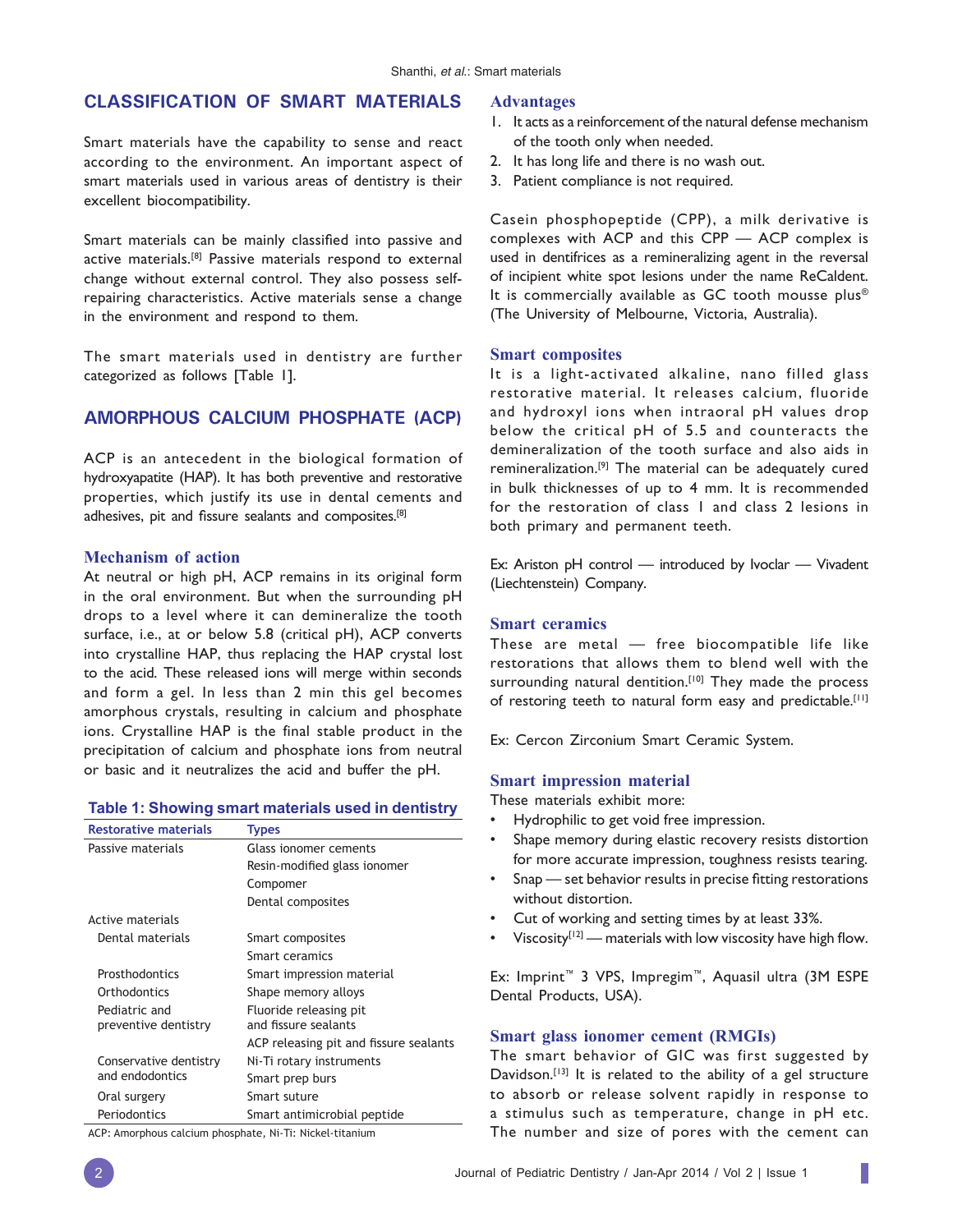be controlled by the method of mixing conveniently measuring using micro-computed tomography scanning.<sup>[14]</sup> These smart ionomer mimic the behavior of human dentin. Resin modified glass ionomer cement, compomer or giomer also exhibit these smart characteristics.

Ex: GC Fuji IX GP EXTRA (Zahnfabrik Bad Säckingen, Germany).

# **SMAs**

These alloys have exceptional properties such as super elasticity, shape memory, good resistance to fatigue and wear and relatively good biocompatibility.<sup>[1,5]</sup> Ni-Tinol was introduced in orthodontics in 1970s and is used in fabrication of brackets. Wires exhibiting shape memory behavior at mouth temperature normally contain copper and or chromium in addition to nickel and titanium.<sup>[15]</sup>

Ex: Ni-Ti alloy.

#### **Nickel-titanium (Ni-Ti) rotary instruments**

The introduction of Ni-Ti in rotary endodontic has made instrumentation easier and faster than conventional hand instrumentation during biomechanical preparation of root canal treatment. The advantage of using rotary Ni-Ti<sup>[16]</sup> files are less chances of file breakage within the canal during instrumentation, less fatigue to the operator, less transportation, decreased incidence of canal aberration and minimal post-operative pain to the patient.

Ex: Ni-Ti rotary files.

#### **Smart prep burs**

These are polymer burs that cuts only infected dentin.<sup>[17]</sup> The affected dentin which has the ability to remineralize is left intact [Figure 1]. Over cutting of tooth structure that usually occurs with conventional burs can be avoided by the use of these smart preparation burs.

Ex: SS White (145 Towbin Avenue, Lakewood, Newjersey, 08701, USA) diamond and carbide preparation kit.

#### **Smart sutures**

These sutures are made up of thermoplastic polymers that have both shape memory and biodegradable properties.<sup>[18]</sup> They are applied loosely in its temporary shape and the ends of the suture were fixed. When the temperature is raised above the thermal transition temperature, the suture would shrink and tighten the knot, applying the optimum force. This thermal transition temperature is close to human body temperature and this is of clinical significance in tying a knot with proper stress in surgery [Figure 2]. Smart sutures made of plastic or silk threads covered with temperature sensors and micro-heaters can detect infections.[19]

Ex: Novel MIT Polymer (Aachen, Germany).

#### **Smart antimicrobial peptide**

A pheromone-guided "smart" antimicrobial peptide is targeted against killing of *Streptococcus mutans* which is the principal microorganism responsible for the cause of dental caries.[20] The concept of tissue regeneration wherein the tissues can be re grown in the oral cavity is an emerging new technology.<sup>[21]</sup> The BRAX-I gene<sup>[22]</sup> has been isolated along these lines has been isolated that is thought to be responsible for control on enamel growth.

Ex: Pheromone guided "smart" antimicrobial peptide.

These smart materials are used to achieve maximum advantage by conventional restorative techniques in dentistry. The use of computer-aided design/computeraided manufacturing<sup>[23]</sup> technology in designing of cavity preparation is much easier and more adaptable to each tooth, rather than the conventional approach.



**Figure 1:** Use of smart prep bur in cavity preparation





**Figure 2:** Tightening of smart suture after raise preparation in thermal temperature